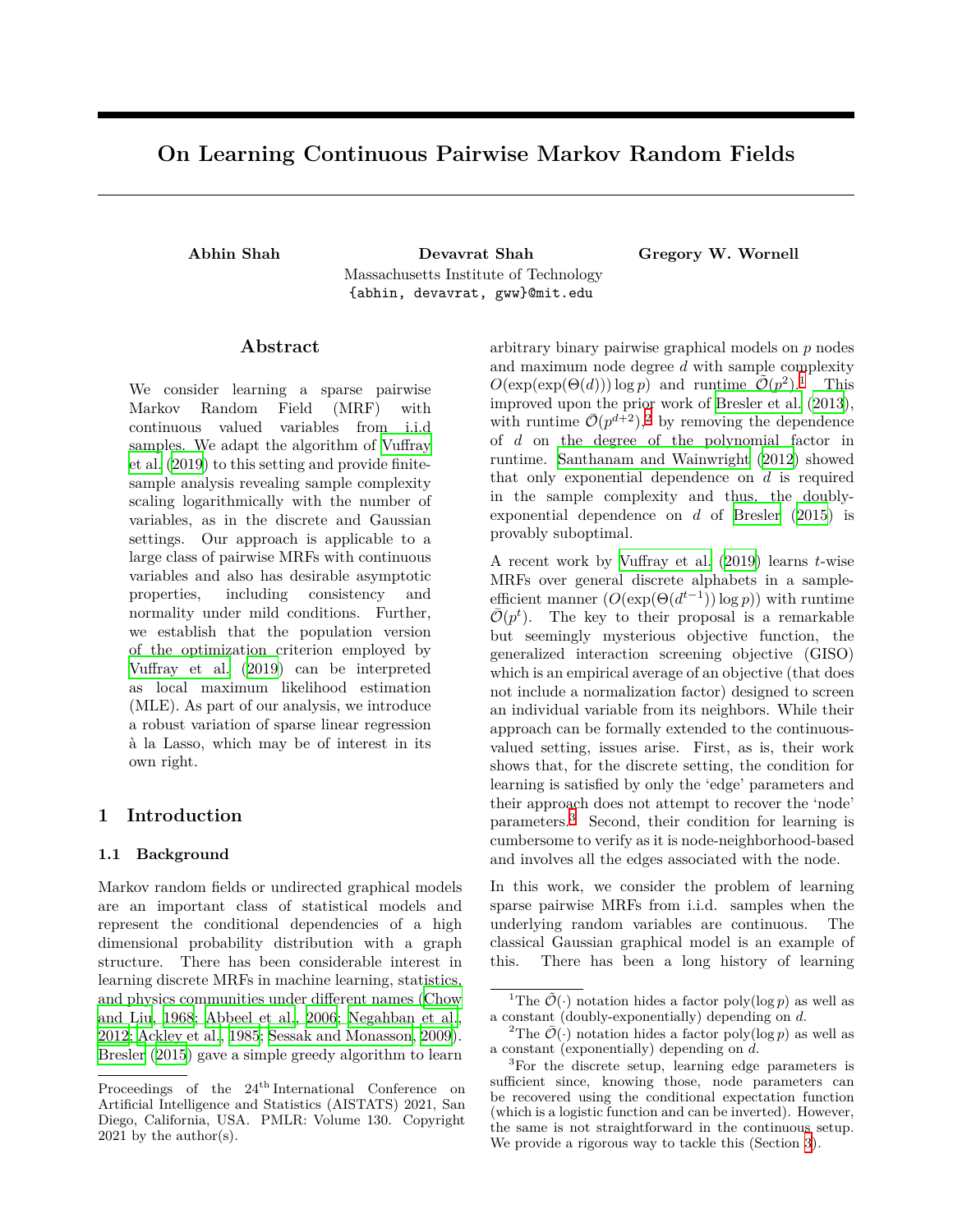| Work                     | Approach                      | Conditions                                             | #samples                       |  |  |
|--------------------------|-------------------------------|--------------------------------------------------------|--------------------------------|--|--|
| Yang                     | $\ell_1$ regularized node     | 1. Incoherence condition                               | $O(\text{poly}(d)\omega(p))$   |  |  |
| et al.                   | conditional                   | 2. Dependency condition                                | s.t $\omega(p) =$              |  |  |
| (2015)                   | log-likelihood                | 3. Bounded moments of the variables                    | $\bar{\omega}(p) \log p$ and   |  |  |
| Tansey                   | Group lasso regularized       | 4. Local smoothness of the log-partition function      | $\bar{\omega}(p)$ is a density |  |  |
| et al.                   | node conditional              | 5. Conditional distribution lies in exponential family | dependent                      |  |  |
| (2015)                   | log-likelihood                |                                                        | function of $p$                |  |  |
| Yang<br>et al.<br>(2018) | Node conditional              | 1. Sparse eigenvalue condition                         |                                |  |  |
|                          | pseudo-likelihood             | 2. Bounded moments of the variables                    | O(poly(d) log p)               |  |  |
|                          | regularized by a              | 3. Local smoothness of the log-partition function      |                                |  |  |
|                          | nonconvex penalty             | 4. Conditional distribution lies in exponential family |                                |  |  |
| $\overline{\text{Sun}}$  | Penalized score               | 1. Incoherence condition                               |                                |  |  |
| et al.                   | matching objective            | 2. Dependency condition                                | $O(\text{poly}(pd))$           |  |  |
| (2015)                   |                               | 3. Certain structural conditions                       |                                |  |  |
|                          |                               | 1. Restricted strong convexity                         |                                |  |  |
| Suggala                  | $\ell_1$ regularized node     | 2. Assumptions on gradient of the population loss      |                                |  |  |
| et al.                   | conditional                   | 3. Bounded domain of the variables                     | O(poly(d) log p)               |  |  |
| (2017)                   | log-likelihood                | 4. Non-negative node parameters                        |                                |  |  |
|                          |                               | 5. Conditional distribution lies in exponential family |                                |  |  |
| Yuan                     | $\ell_{2,1}$ regularized node | 1. Restricted strong convexity                         |                                |  |  |
| et al.                   | conditional                   | 2. Bounded moment-generating function of variables     | $O(poly(d) \log p)$            |  |  |
| (2016)                   | log-likelihood                |                                                        |                                |  |  |
| This                     | <b>Augmented GISO</b>         | 1. Bounded domain of the variables                     | $O(\exp(d) \log p)$            |  |  |
| work                     | (Section 3)                   | 2. Conditional distribution lies in exponential family | (Thm. $4.3-4.4$ )              |  |  |

<span id="page-1-1"></span>Table 1: Comparison with existing works on pairwise continuous MRFs (beyond the Gaussian case) in terms of approach, conditions required and sample complexity:  $p$  is  $\#$  of variables,  $d$  is maximum node degree

Gaussian MRFs, e.g. Graphical Lasso ([Friedman](#page-9-5) [et al., 2008\)](#page-9-5) and associated recent developments e.g. [Misra et al.](#page-10-10) ([2017\)](#page-10-10); [Kelner et al.](#page-9-6) ([2019\)](#page-9-6). Another example is the following extension of the Ising model to the continuous case.

$$
f_{\mathbf{x}}(\mathbf{x}) \propto \exp\bigg(\sum_{i \in [p]} \theta^{(i)} x_i + \sum_{i \neq j \in [p]} \theta^{(ij)} x_i x_j\bigg), \quad (1)
$$

where  $\mathbf{x} = (x_1, \dots, x_p)$  is a *p*-dimensional vector of continuous variables,  $\mathbf{x} = (x_1, \dots, x_p)$  is a realization of **x**, and  $\theta^{(i)}$   $\forall i \in [p], \theta^{(ij)}$   $\forall i \neq j \in [p]$  are the parameters associated with the distribution.

Despite the progress on Gaussian graphical models, the overall progress for the generic continuous setting (including [\(1](#page-1-0))) has been limited. In particular, the existing works for efficient learning require somewhat abstract, involved conditions that are hard to verify for e.g. incoherence ([Yang et al.](#page-10-4), [2015;](#page-10-4) [Tansey](#page-10-5) [et al., 2015](#page-10-5); [Sun et al.](#page-10-7), [2015\)](#page-10-7), dependency ([Yang](#page-10-4) [et al., 2015;](#page-10-4) [Tansey et al., 2015](#page-10-5); [Sun et al., 2015](#page-10-7)), sparse eigenvalue [\(Yang et al., 2018](#page-10-6)), restricted strong convexity [\(Yuan et al., 2016;](#page-10-9) [Suggala et al.](#page-10-8), [2017\)](#page-10-8). The incoherence condition ensures that irrelevant variables do not exert an overly strong effect on the true neighboring variables, the dependency condition ensures that variables do not become overly dependent, the sparse eigenvalue condition and the restricted strong convexity imposes strong curvature condition on the objective function. Table [1](#page-1-1) compares with the previous works on pairwise continuous MRFs with distribution of the form ([1\)](#page-1-0).

<span id="page-1-0"></span>In summary, the key challenge that remains for continuous pairwise MRFs is finding a learning algorithm requiring (a) numbers of samples scaling as  $\exp(\Theta(d))$  (in accordance with lower bound of [Santhanam and Wainwright](#page-10-3)  $(2012)$  $(2012)$  and  $\log p$ , (b) computation scaling as  $O(p^2)$ , and (c) the underlying distribution to satisfy as few conditions as in the discrete setting.

#### **1.2 Contributions**

As the primary contribution of this work, we make progress towards the aforementioned challenge. Specifically, we provide desirable finite sample guarantees for learning continuous MRFs when the underlying distribution satisfies simple, easy to verify conditions (examples in Section [4.4](#page-8-0)). We summarize our contributions in the following two categories.

**Finite Sample Guarantees.** We provide rigorous finite sample analysis for learning structure and parameters of continuous MRFs without the abstract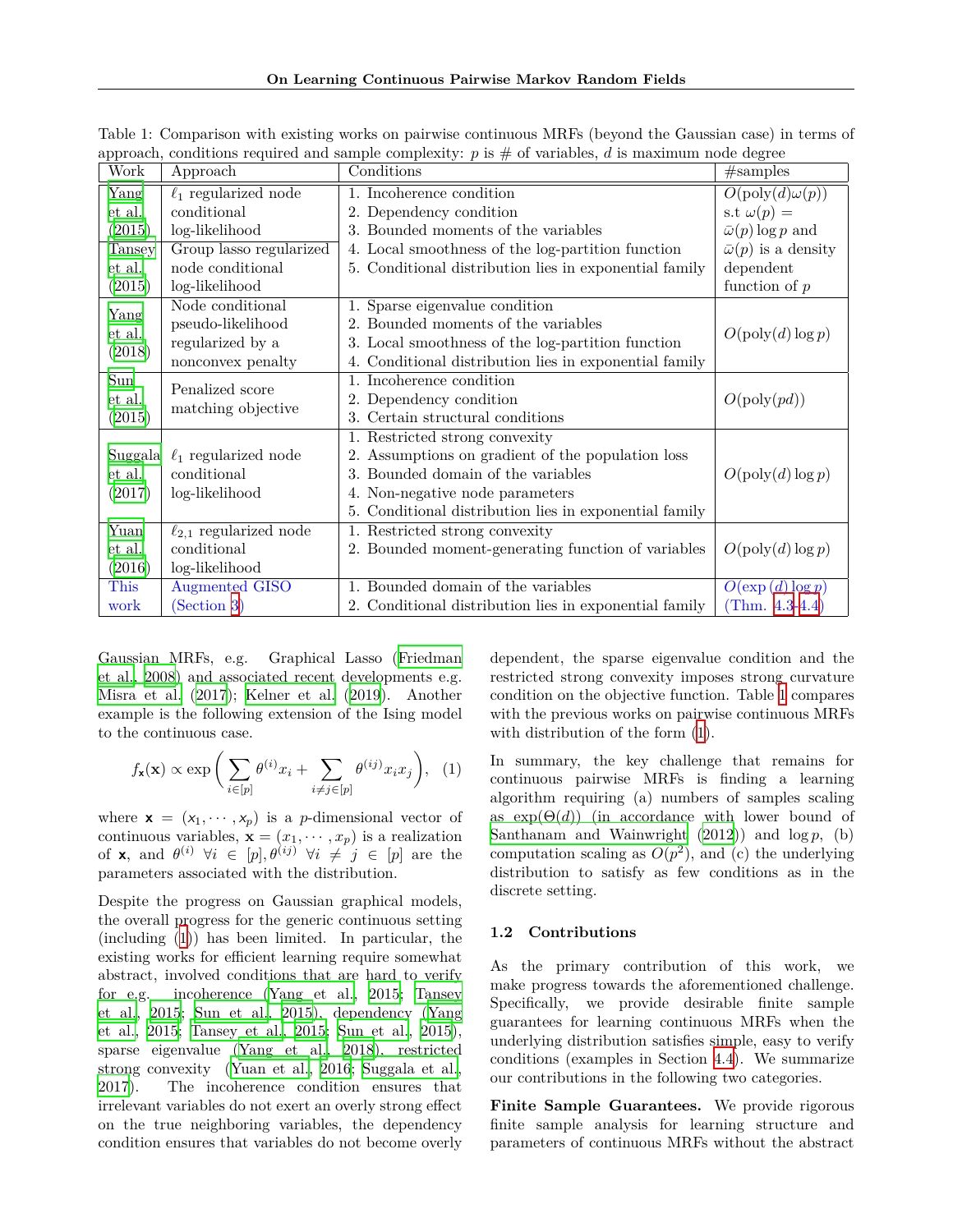**Abhin Shah, Devavrat Shah, Gregory W. Wornell**

| Result (pairwise)       | Alphabet   | Consistency | Normality  | #computations                | #samples                 |
|-------------------------|------------|-------------|------------|------------------------------|--------------------------|
|                         |            | (i.e. SLLN) | (i.e. CLT) |                              |                          |
| Bresler et al. $(2013)$ | Discrete   |             |            | $\bar{\mathcal{O}}(p^{d+2})$ | $O(\exp(d)\log p)$       |
| Bresler $(2015)$        | Binary     |             |            | $\tilde{\mathcal{O}}(p^2)$   | $O(\exp(\exp(d))\log p)$ |
| Klivans and Meka (2017) | Discrete   |             | $\times$   | $\mathcal{O}(p^2)$           | $O(\exp(d)\log p)$       |
| Vuffray et al. $(2019)$ | Discrete   |             |            | $\bar{\mathcal{O}}(p^2)$     | $O(\exp(d)\log p)$       |
| This Work               | Continuous |             |            | $\mathcal{O}(p^2)$           | $O(\exp(d)\log p)$       |
|                         |            | (Thm. 4.2)  | (Thm. 4.2) | (Thm. $4.3-4.4$ )            | (Thm. $4.3-4.4$ )        |

<span id="page-2-1"></span>Table 2: Comparison with prior works on discrete MRFs in terms of asymptotic properties (consistency and normality), computational and sample complexities:  $p$  is  $\#$  of variables,  $d$  is maximum node degree.

conditions common in literature (incoherence, dependency, sparse eigenvalue or restricted strong convexity). We require  $\overline{\mathcal{O}}(p^2)$  computations and  $O(\exp(d) \log p)$  samples, in-line with the prior works on discrete / Gaussian MRFs. We formally extend the approach of [Vuffray et al.](#page-10-0) [\(2019](#page-10-0)) to the continuous setting to recover the 'edge' parameters and propose a novel algorithm for learning 'node' parameters through a robust variation of sparse linear regression (Lasso). Technically, this robust Lasso shows that even in the presence of arbitrary bounded additive noise, the Lasso estimator is 'prediction consistent' under mild assumptions (see Appendix N). Further, we simplify the sufficient conditions for learning of [Vuffray et al.](#page-10-0) [\(2019](#page-10-0)) from node-neighborhood-based to edge-based (see Condition  $4.1<sup>4</sup>$  $4.1<sup>4</sup>$ ). This is achieved through a novel argument that utilizes the structure of the weighted independent set induced by the MRF (see within Appendix L.3). We show that the new, easy-to-verify, sufficient condition is naturally satisfied by various settings including polynomial and harmonic sufficient statistics (see Section [4.4](#page-8-0) for concrete examples). Thus, while most of the existing works focus on distributions of the form [\(1](#page-1-0)), our method is applicable to a large class of distributions beyond that.

**Understanding GISO.** We establish that minimizing the population version of GISO of [Vuffray et al.](#page-10-0) [\(2019](#page-10-0)) is identical to minimizing an appropriate Kullback-Leibler (KL) divergence. This is true for MRFs with discrete as well as continuousvalued random variables. Using the equivalence of KL divergence and maximum likelihood, we can interpret minimizing the population version of GISO as "local" MLE. By observing that minimizing the GISO is equivalent to M-estimation, we obtain asymptotic consistency and normality for this method with mild conditions. Finally, we also draw connections between the GISO and the surrogate likelihood proposed by [Jeon and Lin](#page-9-8) [\(2006](#page-9-8)) for log-density ANOVA model estimation (see Section [4.3](#page-7-4) and Appendix H).

#### **1.3 Other related work**

See table [1](#page-1-1) and [2](#page-2-1) for a succinct comparision with prior works in the pairwise setting for continuous MRFs and discrete MRFs respectively.

**Discrete MRFs.** After [Bresler](#page-9-3) [\(2015](#page-9-3)) removed the dependence of maximum degree, *d*, from the polynomial factor in the runtime (with sub-optimal sample complexity), [Vuffray et al.](#page-10-11) ([2016\)](#page-10-11) achieved optimal sample complexity of  $O(\exp(\Theta(d)) \log p)$  for Ising models on *p* nodes but with runtime  $\overline{\mathcal{O}}(p^4)$ . Their work was the first to propose and analyze the interaction screening objective function. [Hamilton](#page-9-9) [et al.](#page-9-9) [\(2017](#page-9-9)) generalized the approach of [Bresler](#page-9-3) ([2015\)](#page-9-3) for *t*-wise MRFs over general discrete alphabets but had non-optimal double-exponential dependence on  $d^{t-1}$ . [Klivans and Meka](#page-9-7) [\(2017](#page-9-7)) provided a multiplicative weight update algorithm (called the Sparsitron) for learning pairwise models over general discrete alphabets in time  $\overline{\mathcal{O}}(p^2)$  with optimal sample complexity  $(O(\exp(\Theta(d)) \log p))$  and *t*-wise MRFs over binary alphabets in time  $\overline{\mathcal{O}}(p^t)$  with optimal sample complexity  $(O(\exp(\Theta(d^{t-1})) \log p))$ . [Wu et al.](#page-10-12) [\(2018](#page-10-12)) considered an  $\ell_{2,1}$ -constrained logistic regression and improved the sample complexity of [Klivans and](#page-9-7) [Meka](#page-9-7) ([2017\)](#page-9-7) for pairwise models over general discrete alphabets in terms of dependence on alphabet size.

**Gaussian MRFs.** The problem of learning Gaussian MRFs is closely related to the problem of learning the sparsity pattern of the precision matrix of the underlying Gaussian distribution. Consider Gaussian MRFs on *p* nodes of maximum degree *d* and the minimum normalized edge strength  $\tilde{\kappa}$  (see [Misra et al.](#page-10-10) ([2017\)](#page-10-10)). A popular approach, the Graphical Lasso ([Friedman et al.](#page-9-5), [2008\)](#page-9-5), recovered the sparsity pattern under the restricted eigenvalue and incoherence assumptions from  $O((d^2 + \tilde{\kappa}^{-2}) \log p)$ samples [\(Ravikumar et al.](#page-10-13), [2011](#page-10-13)) by *ℓ*<sup>1</sup> regularized loglikelihood estimator. The minimum required sample

<span id="page-2-0"></span><sup>&</sup>lt;sup>4</sup>Condition [4.1](#page-7-3) effectively lower bounds the variance of a non-constant random variable and is an adequate condition to rule out certain singular distributions.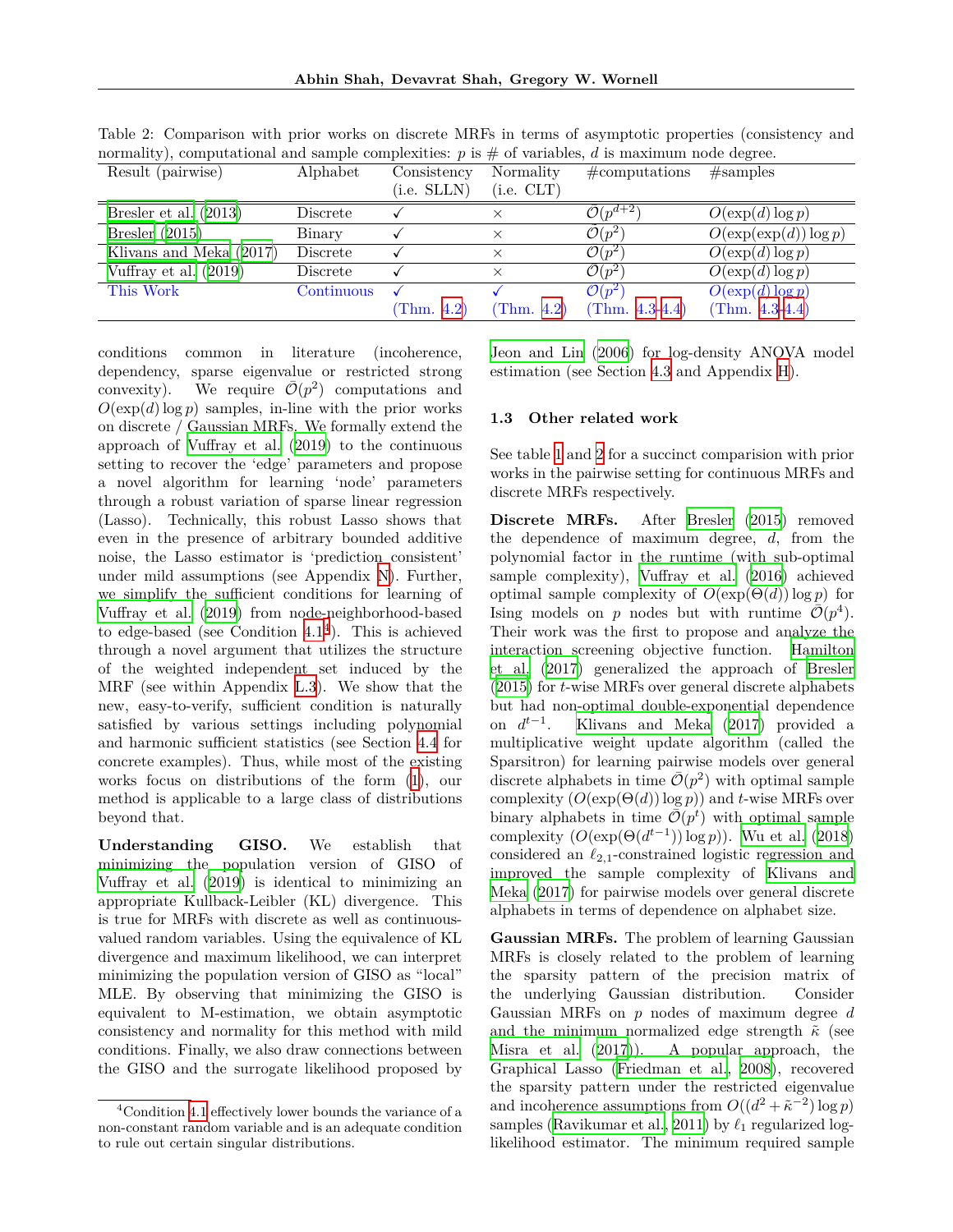complexity was shown to be  $\Omega(\log p/\tilde{\kappa}^2)$  by [Wang](#page-10-14) [et al.](#page-10-14) [\(2010](#page-10-14)) via an information-theoretic lower bound. [Misra et al.](#page-10-10) [\(2017](#page-10-10)) provided a multi-stage algorithm that learns the Gaussian MRFs with  $O(d \log p/\tilde{\kappa}^2)$ samples and takes time  $O(p^{2d+1})$ . A recent work by [Kelner et al.](#page-9-6) ([2019](#page-9-6)) proposed an algorithm with runtime  $O(p^{d+1})$  that learns the sparsity pattern in  $O(d \log p / \tilde{\kappa}^2)$  samples. However, when the variables are positively associated, this algorithm achieves the optimal sample complexity of  $O(\log p/\tilde{\kappa}^2)$ .

**Continuous MRFs.** Realizing that the normality assumption is restrictive, some researchers have recently proposed extensions to Gaussian MRFs that either learns transformations of the variables or learn the sufficient statistics functions. The nonparanormal ([Liu et al., 2009](#page-9-10)) and the copula-based ([Dobra et al.](#page-9-11), [2011](#page-9-11)) methods assumed that a monotone transformation Gaussianize the data. Rank-based estimators by [Xue and Zou](#page-10-15) [\(2012](#page-10-15)) and [Liu et al.](#page-9-12) [\(2012](#page-9-12)) used non-parametric approximations to the correlation matrix and then fit a Gaussian MRF.

There have been some recent works on learning exponential family MRFs for the pairwise setting. The subclass where the node-conditional distributions arise from exponential families was looked at by [Yang et al.](#page-10-4) [\(2015](#page-10-4)) and the necessary conditions for consistent joint distribution were derived. However, they considered only linear sufficient statistics and they needed incoherence and dependency conditions similar to the discrete setting analyzed by [Wainwright](#page-10-16) [et al.](#page-10-16) ([2006\)](#page-10-16); [Jalali et al.](#page-9-13) ([2011\)](#page-9-13). [Yang et al.](#page-10-6) [\(2018](#page-10-6)) studied the subclass with linear sufficient statistics for edge-wise functions and non-parametric node-wise functions with the requirement of sparse eigenvalue conditions on their loss function. [Tansey et al.](#page-10-5) [\(2015](#page-10-5)) extended the approach by [Yang et al.](#page-10-4) [\(2015](#page-10-4)) to vectorspace MRFs and non-linear sufficient statistics but still required the incoherence and dependency conditions similar to [Wainwright et al.](#page-10-16) [\(2006](#page-10-16)); [Jalali et al.](#page-9-13) [\(2011](#page-9-13)). [Sun et al.](#page-10-7) ([2015\)](#page-10-7) investigated infinite dimensional exponential family graphical models based on score matching loss. They assumed that the node and edge potentials lie in a reproducing kernel Hilbert space and needed incoherence and dependency conditions similar to [Wainwright et al.](#page-10-16) [\(2006\)](#page-10-16); [Jalali et al.](#page-9-13) ([2011\)](#page-9-13). [Yuan et al.](#page-10-9) [\(2016](#page-10-9)) explored the subclass where the node-wise and edge-wise statistics are linear combinations of two sets of pre-fixed basis functions. They proposed two maximum likelihood estimators under the restricted strong convexity assumption. [Suggala et al.](#page-10-8) [\(2017](#page-10-8)) considered a semi-parametric version of the subclass where the node-conditional distributions arise from exponential families. However, they required restricted strong convexity and hard to verify assumptions on gradient of the population loss.

**Useful notations.** For any positive integer *n*, let  $[n] \equiv \{1, \dots, n\}.$  For a deterministic sequence  $v_1, \dots, v_n$ , we let  $\mathbf{v} := (v_1, \dots, v_n)$ . For a random sequence  $v_1, \dots, v_n$ , we let  $\mathbf{v} := (v_1, \dots, v_n)$ . Let 1 denote the indicator function. For a vector  $\mathbf{v} \in \mathbb{R}^n$ , we use  $v_i$  to denote its  $i^{th}$  coordinate and  $v_{-i} \in \mathbb{R}^{n-1}$ to denote the vector after deleting the *i th* coordinate. We denote the  $\ell_p$  norm  $(p \geq 1)$  of a vector **v**  $\in$  $\mathbb{R}^n$  by  $\|\mathbf{v}\|_p := (\sum_{i=1}^n |v_i|^p)^{1/p}$  and its  $\ell_\infty$  norm by *∥***v***∥<sup>∞</sup>* := max*<sup>i</sup> |vi |*. For a vector **v** *∈* R *<sup>n</sup>*, we use *∥***v***∥*<sup>0</sup> to denote the number of non-zero elements (*ℓ*<sup>0</sup> norm) of **v**. We denote the minimum of the absolute values of non-zero elements of a vector  $\mathbf{v} \in \mathbb{R}^n$  by  $||\mathbf{v}||_{\min_+} := \min_{i:v_i \neq 0} |v_i|$ . For a matrix  $\mathbf{V} \in \mathbb{R}^{m \times n}$ , we denote the element in  $i^{th}$  row and  $j^{th}$  column by *V*<sup>*i*</sup>j and the max norm by  $\|\mathbf{V}\|_{\text{max}} \coloneqq \max_{ij} |V_{ij}|$ . All logarithms are in base *e*.

**Organization.** The remainder of this paper is organized as follows. In Section [2](#page-3-0), we formulate the problem setup which consists of pairwise MRFs, the particular parametric form of interest, modeling assumptions, objectives, and a few additional notations. Next, in Section [3,](#page-5-0) we describe our algorithm 'Augmented GISO' where we first learn the graph structure and edge parameters, and then learn the node parameters. In Section [4,](#page-6-0) we provide our main technical results including equivalence of the population version of GISO and KL Divergence (Theorem [4.1\)](#page-6-1), asymptotic consistency and normality of the GISO (Theorem [4.2\)](#page-7-2), the simplified sufficient condition for learning (Condition [4.1\)](#page-7-3), finite sample gurantees for learning structure (Theorem [4.3\)](#page-7-0) and parameters (Theorem [4.4\)](#page-7-1), connection of the GISO to the surrogate likelihood (Proposition [4.1](#page-7-5)), and a few examples of distributions naturally satisfying Condition [4.1.](#page-7-3) In Section [5](#page-8-1), we conclude and discuss some directions for future work. See supplementary for the organization of the Appendix.

### <span id="page-3-0"></span>**2 Problem Formulation**

In this Section, we formulate the problem of interest and also introduce a few additional notations. Appendix A provides an illustrative example to ease through these notations.

**Pairwise MRF.** Let  $\mathbf{x} = (x_1, \dots, x_n)$  be a *p*<sup>−</sup>dimensional vector of continuous random variables such that each  $x_i$  takes value in a real interval  $\mathcal{X}_i$ and let  $\mathcal{X} = \prod_{i=1}^{p} \mathcal{X}_i$ . Let  $\mathbf{x} = (x_1, \dots, x_p) \in \mathcal{X}$ be a realization of **x**. For any  $i \in [p]$ , let the length of the interval  $\mathcal{X}_i$  be upper (lower) bounded by a known constant  $b_u$  ( $b_l$ ). Consider an undirected graph  $G = ([p], E)$  where the nodes correspond to the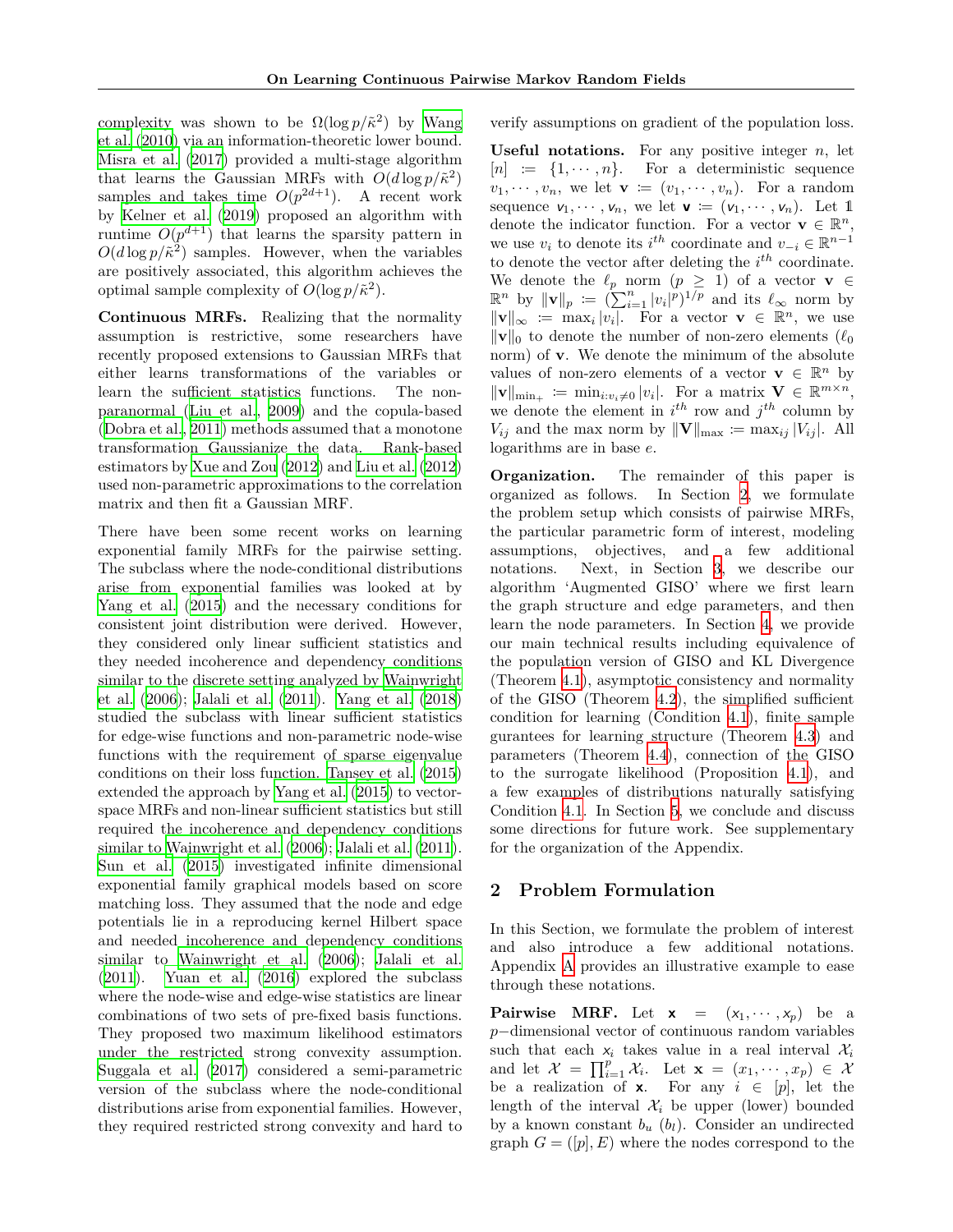random variables in **x**, and *E* denotes the edge set. The MRF corresponding to the graph *G* is the family of distributions that satisfy the global Markov property with respect to *G*. According to the Hammersley-Clifford theorem ([Hammersley and Clifford](#page-9-14), [1971](#page-9-14)), any strictly positive distribution factorizes with respect to its cliques. Here, we consider the setting where the functions associated with cliques are non-trivial only for the nodes and the edges. This leads to the pairwise MRFs with respect to graph *G* with density as follows: with node potentials  $g_i: \mathcal{X}_i \to \mathbb{R}$ , edge potentials  $g_{ij}: \mathcal{X}_i \times \mathcal{X}_j \to \mathbb{R},$ 

$$
f_{\mathbf{x}}(\mathbf{x}) \propto \exp\Big(\sum_{i \in [p]} g_i(x_i) + \sum_{(i,j) \in E} g_{ij}(x_i, x_j)\Big).
$$

**Parametric Form.** We consider potentials in parametric form. Specifically, let

$$
g_i(\cdot) = \boldsymbol{\theta}^{(i)^T} \boldsymbol{\phi}(\cdot)
$$
 and  $g_{ij}(\cdot, \cdot) = \boldsymbol{\theta}^{(ij)^T} \boldsymbol{\psi}(\cdot, \cdot),$ 

where  $\theta^{(i)} \in \mathbb{R}^k$  is the vector of parameters associated with the node  $i, \theta^{(ij)} \in \mathbb{R}^{k^2}$  is the vector of parameters associated with the edge  $(i, j)$ , the map  $\phi : \mathbb{R} \to \mathbb{R}^k$ is a basis of the vector space of node potentials, and the map  $\psi : \mathbb{R}^2 \to \mathbb{R}^{k^2}$  is a basis of the vector space of edge potentials. We assume that  $\psi(x, y)$ can be written as the Kronecker product of  $\phi(x)$  and  $\phi(y)$  i.e.,  $\psi(x,y) = \phi(x) \otimes \phi(y)$ . This is equivalent to the function space assumption common in the literature ([Yang et al., 2015,](#page-10-4) [2018](#page-10-6); [Suggala et al.](#page-10-8), [2017](#page-10-8); [Tansey et al., 2015](#page-10-5)) that the conditional distribution of each node conditioned on all the other nodes has an exponential family form (see [Yang et al.](#page-10-4) [\(2015\)](#page-10-4) for details). Further, let the basis functions be such that the resulting exponential family is minimal  $5$ .

A few examples of basis functions in-line with these assumptions are: (1) Polynomial basis with  $\phi(x)$  =  $(x^r : r \in [k]), \psi(x, y) = (x^r y^s : r, s \in [k]); (2)$ Harmonic basis with  $\phi(x) = (\sin(rx); \cos(rx) : r \in$  $[k]$ ,  $\psi(x, y) = (\sin(rx + sy)) \cos(rx + sy) : r, s \in [k])$ .<sup>[6](#page-4-1)</sup> For any  $r \in [k]$ , let  $\phi_r(x)$  denote the  $r^{th}$  element of  $\phi(x)$  and let  $\theta_r^{(i)}$  be the corresponding element of  $\theta^{(i)}$ . For any  $r, s \in [k]$ , let  $\psi_{rs}(x, y)$  denote that element of  $\psi(x, y)$  which is the product of  $\phi_r(x)$ and  $\phi_s(y)$  i.e.,  $\psi_{rs}(x, y) = \phi_r(x)\phi_s(y)$ . Let  $\theta_{r,s}^{(ij)}$  be element of  $\theta^{(ij)}$  corresponding to  $\psi_{rs}(x, y)$ . We also assume that  $\forall r \in [k], \forall x \in \cup_{i \in [p]} \mathcal{X}_i, |\phi_r(x)| \leq \phi_{\max}$ ,  $\phi_r(x)$  is differentiable in *x*, and  $\phi_r(x)/dx \leq \bar{\phi}_{\text{max}}$ .

Summarizing, the distribution of focus is

<span id="page-4-2"></span>
$$
f_{\mathbf{x}}(\mathbf{x};\boldsymbol{\theta}) \propto \exp\bigg(\sum_{i\in[p]}\boldsymbol{\theta}^{(i)^{T}}\boldsymbol{\phi}(x_{i}) + \sum_{i\in[p],j>i}\boldsymbol{\theta}^{(ij)^{T}}\boldsymbol{\psi}(x_{i},x_{j})\bigg),\tag{2}
$$

 $\mathbf{w} = \mathbf{\theta} := (\mathbf{\theta}^{(i)} \in \mathbb{R}^k : i \in [p]; \mathbf{\theta}^{(ij)} \in \mathbb{R}^{k^2} : i \in \mathbb{R}^k$  $[p], j > i$   $\in \mathbb{R}^{kp + \frac{k^2p(p-1)}{2}}$  is the parameter vector associated with the distribution. For any  $i \in [p], i > j$ , define  $\theta^{(ij)} = \theta^{(ji)}$  i.e., both  $\theta^{(ij)}$  and  $\theta^{(ji)}$  denote the parameter vector associated with the edge (*i, j*).

Let the true parameter vector and the true distribution of interest be denoted by  $\theta^*$  and  $f_{\mathbf{x}}(\mathbf{x}; \theta^*)$  respectively. We assume a known upper (lower) bound on the maximum (minimum) absolute value of all non-zero  $\text{parameter in } \theta^*, \text{ i.e., } \|\theta^*\|_{\infty} \leq \theta_{\text{max}}, \|\theta^*\|_{\text{min}_+} \geq$  $\theta_{\min_+}$ .

Suppose we are given additional structure. Define

$$
E(\theta^*) = \{(i, j) : i < j \in [p], \|\theta^{*(ij)}\|_0 > 0\}.
$$

Consider the graph  $G(\theta^*) = ([p], E(\theta^*))$  such that  $f_{\mathbf{x}}(\mathbf{x}; \boldsymbol{\theta}^*)$  is Markov with respect to  $G(\boldsymbol{\theta}^*)$ . Let the max-degree of any node of  $G(\theta^*)$  be at-most *d*. For any node  $i \in [p]$ , let the neighborhood of node  $i$  be denoted  $\text{as } \mathcal{N}(i) = \{j : (i, j) \in E(\theta^*)\} \cup \{j : (j, i) \in E(\theta^*)\}.$ 

The learning tasks of interest are as follows:

**Problem 2.1.** *(Structure Recovery). Given n independent samples of* **x** *i.e.*,  $\mathbf{x}^{(1)} \cdots, \mathbf{x}^{(n)}$  *obtained from*  $f_{\mathbf{x}}(\mathbf{x}; \boldsymbol{\theta}^*)$ , produce a graph  $\hat{G}$ , such that  $\hat{G}$  =  $G(\boldsymbol{\theta}^*)$ .

**Problem 2.2.** *(Parameter Recovery). Given n independent samples of* **x** *i.e.*,  $\mathbf{x}^{(1)} \cdots, \mathbf{x}^{(n)}$  *obtained from*  $f_{\mathbf{x}}(\mathbf{x}; \boldsymbol{\theta}^*)$  *and*  $\alpha > 0$ *, compute an estimate*  $\hat{\boldsymbol{\theta}}$  *of θ ∗ such that*

$$
\|\boldsymbol{\theta}^*-\hat{\boldsymbol{\theta}}\|_{\infty}\leq\alpha.
$$

**Additional Notations.** For every node  $i \in [p]$ , define  $\boldsymbol{\vartheta}^{*(i)} \coloneqq \left( \boldsymbol{\theta}^{*(i)} \in \mathbb{R}^k; \boldsymbol{\theta}^{*(ij)} \in \mathbb{R}^{k^2} : j \in [p], j \neq i \right) \in$ R *k*+*k* 2 (*p−*1) to be the weight vector associated with node *i* that consists of all the true parameters involving node *i*. Define  $\Lambda = \{ \boldsymbol{\vartheta} \in \mathbb{R}^{k + \tilde{k}^2(p-1)} : ||\boldsymbol{\vartheta}||_{\min_+} \geq 0 \}$  $\theta_{\min_+}, \|\theta\|_{\infty} \leq \theta_{\max}$ . Then under our formulation,  $\boldsymbol{\vartheta}^{*(i)} \in \Lambda$  for any  $i \in [p]$ . Define  $\boldsymbol{\vartheta}_E^{*(i)} := (\boldsymbol{\theta}^{*(ij)} \in$  $\mathbb{R}^{k^2}$  :  $j \in [p], j \neq i$   $\in \mathbb{R}^{k^2(p-1)}$  to be the component of  $\theta^{*(i)}$  associated with the edge parameters.

**Definition 2.1.** *(Locally centered basis functions). For*  $i \in [p], j \in [p] \backslash \{i\}$ *, define locally centered basis functions as follows: for*  $x \in \mathcal{X}_i$ ,  $x' \in \mathcal{X}_j$ 

$$
\phi^{(i)}(x) := \phi(x) - \int_{y \in \mathcal{X}_i} \phi(y) \mathcal{U}_{\mathcal{X}_i}(y) dy, \tag{3}
$$

<span id="page-4-0"></span> $^5$  See Appendix U.3 for a brief discussion on minimality of the exponential family.

<span id="page-4-1"></span> $^{6}\psi(x, y)$  can be written as  $\phi(x) \otimes \phi(y)$  using the sum formulae for sine and cosine.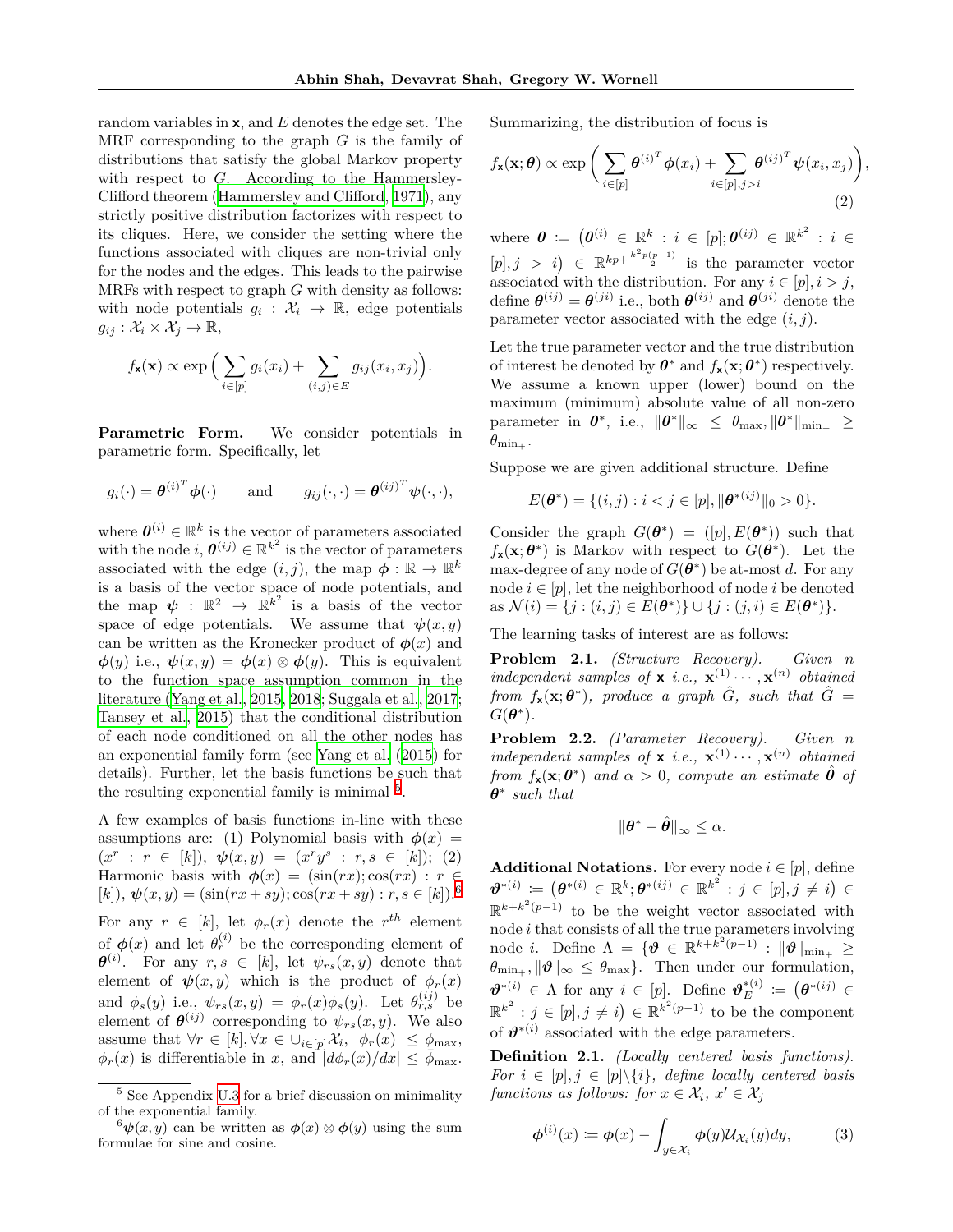$$
\boldsymbol{\psi}^{(ij)}(x,x') \coloneqq \boldsymbol{\psi}(x,x') - \int_{y \in \mathcal{X}_i} \boldsymbol{\psi}(y,x') \mathcal{U}_{\mathcal{X}_i}(y) dy. (4)
$$

where  $\mathcal{U}_{\mathcal{X}_i}(y)$  denotes the uniform density on  $\mathcal{X}_i$ . For any  $i \in [p], j \in [p] \setminus \{i\}$ , the locally centered basis functions  $\phi^{(i)}(\cdot)$  and  $\psi^{(ij)}(\cdot,\cdot)$  integrate to zero with respect to  $\mathcal{U}_{\mathcal{X}_i}(y)$ . This is motivated by the connection of the GISO to the penalized surrogate likelihood (See Appendix H).

Define  $\varphi^{(i)}(\mathbf{x}) \coloneqq (\phi^{(i)}(x_i) \in \mathbb{R}^k; \psi^{(ij)}(x_i, x_j) \in \mathbb{R}^{k^2}$ : *j* ∈ [*p*], *j*  $\neq i$   $|$  ∈ R<sup>*k*+*k*<sup>2</sup>(*p*−1) to be the vector of</sup> all locally centered basis functions involving node *i*. We may also utilize notation  $\varphi^{(i)}(\mathbf{x}) = \varphi^{(i)}(x_i; x_{-i}).$ Similary, we define  $\varphi^{(i)}(\mathbf{x})$  when  $\mathbf{x} = \mathbf{x}$ . Define

$$
\gamma := \theta_{\max}(k + k^2 d),
$$
  

$$
\varphi_{\max} := 2 \max{\phi_{\max}, \phi_{\max}^2}.
$$

Let  $q^s := q^s(k, b_l, b_u, \theta_{\max}, \theta_{\min_+}, \phi_{\max}, \overline{\phi}_{\max})$  denote the smallest possible eigenvalue of the Fisher information matrix of any single-variable exponential family distribution with sufficient statistics  $\phi(\cdot)$ , with length of the support upper (lower) bounded by  $b_u(b_l)$ and with absolute value of all non-zero parameters bounded above (below) by  $\theta_{\text{max}}(\theta_{\text{min}_{+}})$ . Let

$$
c_1(\alpha) = \frac{2^{12} \pi^2 e^2 (d+1)^2 \gamma^2 \varphi_{\text{max}}^2 (1 + \gamma \varphi_{\text{max}})^2 \exp(4 \gamma \varphi_{\text{max}})}{\kappa^2 \alpha^4},
$$

$$
c_2(\alpha)=\frac{2^{37d+73}b_u^{2d}k^{12d+16}d^{6d+9}\theta_{\max}^{6d+8}\phi_{\max}^{8d+12}\bar{\phi}_{\max}^{2d}}{\alpha^{8d+16}(q^s)^{4d+8}}.
$$

Observe that

$$
c_1(\alpha) = O\left(\frac{\exp(\Theta(k^2 d))}{\kappa^2 \alpha^4}\right), c_2(\alpha) = O\left(\left(\frac{kd}{\alpha q^s}\right)^{\Theta(d)}\right).
$$

Let  $A(\boldsymbol{\vartheta}^{*(i)})$  be the covariance matrix of  $\boldsymbol{\varphi}^{(i)}(\mathbf{x})$  exp (- $\theta^{*(i)T} \varphi^{(i)}(\mathbf{x})$  and  $B(\theta^{*(i)})$  be the cross-covariance matrix of  $\varphi^{(i)}(\mathbf{x})$  and  $\varphi^{(i)}(\mathbf{x}) \exp(-\boldsymbol{\vartheta}^{*(i)^T} \varphi^{(i)}(\mathbf{x})),$ where **x** is distributed as per  $f_{\mathbf{x}}(\mathbf{x}; \theta^*)$ .

### <span id="page-5-0"></span>**3 Algorithm**

Our algorithm, 'Augmented GISO' has two parts: First, it recovers graph structure, i.e. edges  $E(\theta^*)$ and associated edge parameters,  $\boldsymbol{\theta}^{*(ij)}$ ,  $i \neq j \in [p]$ . This is achieved through the Generalized Regularized Interaction Screening Estimator (GRISE) of [Vuffray](#page-10-0) [et al.](#page-10-0) ([2019](#page-10-0)) by extending the definition of GISO for continuous variables in a straightforward manner. This, however, does not recover node parameters  $\theta^{*(i)}$ ,  $i \in [p]$ . Second, we transform the problem of learning node parameters as solving a sparse linear regression. Subsequently, using a robust variation of the classical Lasso [\(Tibshirani](#page-10-17), [1996](#page-10-17); [Efron et al.](#page-9-15), [2004\)](#page-9-15) and knowledge of the learned edge parameters, we recover node parameters.

**Learning Edge Parameters.** Given  $f_{\mathbf{x}}(\mathbf{x}; \theta^*)$ , for any  $i \in [p]$ , the conditional density of  $x_i$  reduces to

<span id="page-5-1"></span>
$$
f_{x_i}(x_i|x_{-i}=x_{-i};\boldsymbol{\vartheta}^{*(i)}) \propto \exp\left(\boldsymbol{\vartheta}^{*(i)^T}\boldsymbol{\varphi}^{(i)}(x_i;x_{-i})\right)\!(5)
$$

See Appendix B.1 for the derivation of [\(5](#page-5-1)). This form of conditional density inspired an unusual local or node  $i \in [p]$  specific objective GISO [\(Vuffray et al.](#page-10-0), [2019](#page-10-0)).

**Definition 3.1** (GISO)**.** *Given n samples*  $\mathbf{x}^{(1)} \cdots, \mathbf{x}^{(n)}$  of **x** and  $i \in [p]$ , the GISO maps  $\boldsymbol{\vartheta} \in \mathbb{R}^{k+k^2(p-1)}$  to  $\mathcal{S}_n^{(i)}(\boldsymbol{\vartheta}) \in \mathbb{R}$  defined as

<span id="page-5-3"></span>
$$
\mathcal{S}_n^{(i)}(\boldsymbol{\vartheta}) = \frac{1}{n} \sum_{t=1}^n \exp\left(-\boldsymbol{\vartheta}^T \boldsymbol{\varphi}^{(i)}(\mathbf{x}^{(t)})\right).
$$
 (6)

Since the maximum node degree in  $G(\theta^*)$  is *d* and  $\|\boldsymbol{\theta}^*\|_{\infty} \leq \theta_{\max}$ , we have  $\|\boldsymbol{\theta}^{*(i)}\|_1 \leq \gamma = \theta_{\max}(k + k^2 d)$ for any  $i \in [p]$ . The GRISE produces an estimate of  $\mathbf{\vartheta}^{*(i)}$  for each  $i \in [p]$  by solving a separate optimization problem as

<span id="page-5-2"></span>
$$
\hat{\boldsymbol{\vartheta}}_n^{(i)} \in \underset{\boldsymbol{\vartheta} \in \Lambda : \|\boldsymbol{\vartheta}\|_1 \leq \gamma}{\arg \min} \mathcal{S}_n^{(i)}(\boldsymbol{\vartheta}). \tag{7}
$$

For  $\epsilon > 0$ ,  $\hat{\theta}_{\epsilon}^{(i)}$  is an  $\epsilon$ -optimal solution of GRISE for  $i \in [p]$  if

$$
\mathcal{S}_n^{(i)}(\hat{\boldsymbol{\vartheta}}_\epsilon^{(i)}) \le \mathcal{S}_n^{(i)}(\hat{\boldsymbol{\vartheta}}_n^{(i)}) + \epsilon.
$$
 (8)

The ([7\)](#page-5-2) is a convex minimization problem and has an efficient implementation for finding an *ϵ*optimal solution. Appendix M describes such an implementation for completeness borrowing from [Vuffray et al.](#page-10-0) ([2019](#page-10-0)).

Now, given such an  $\epsilon$ -optimal solution  $\hat{\theta}_{\epsilon}^{(i)}$  for GRISE corresponding to  $i \in [p]$ , let  $\hat{\boldsymbol{\theta}}_{\epsilon,E}^{(i)} = (\hat{\boldsymbol{\theta}}^{(ij)}, j \neq i, j \in$ [*p*]) be its components corresponding to all possible *p* − 1 edges associated with node *i*. Then, we declare  $\hat{\boldsymbol{\vartheta}}_{\epsilon,E}^{(i)}$  as the edge parameters associated with *i* for each  $i \in [p]$ . These edge parameters can be used to recover the graph structure as shown in Theorem [4.3](#page-7-0).

**Learning Node Parameters.** As we shall argue in Theorems [4.1](#page-6-1)[-4.2](#page-7-2), for each  $i \in [p]$ , the exact solution of GRISE is consistent, i.e.  $\hat{\theta}_n^{(i)} \stackrel{p}{\to} \theta^{*(i)}$  in large sample limit — as well as it is normal, i.e. appropriately normalized  $\hat{\boldsymbol{\vartheta}}_n^{(i)} - \boldsymbol{\vartheta}^{*(i)}$  obeys Central Limit Theorem in the large sample limit. While these are remarkable *asymptotic* results, they do not provide *non-asymptotic*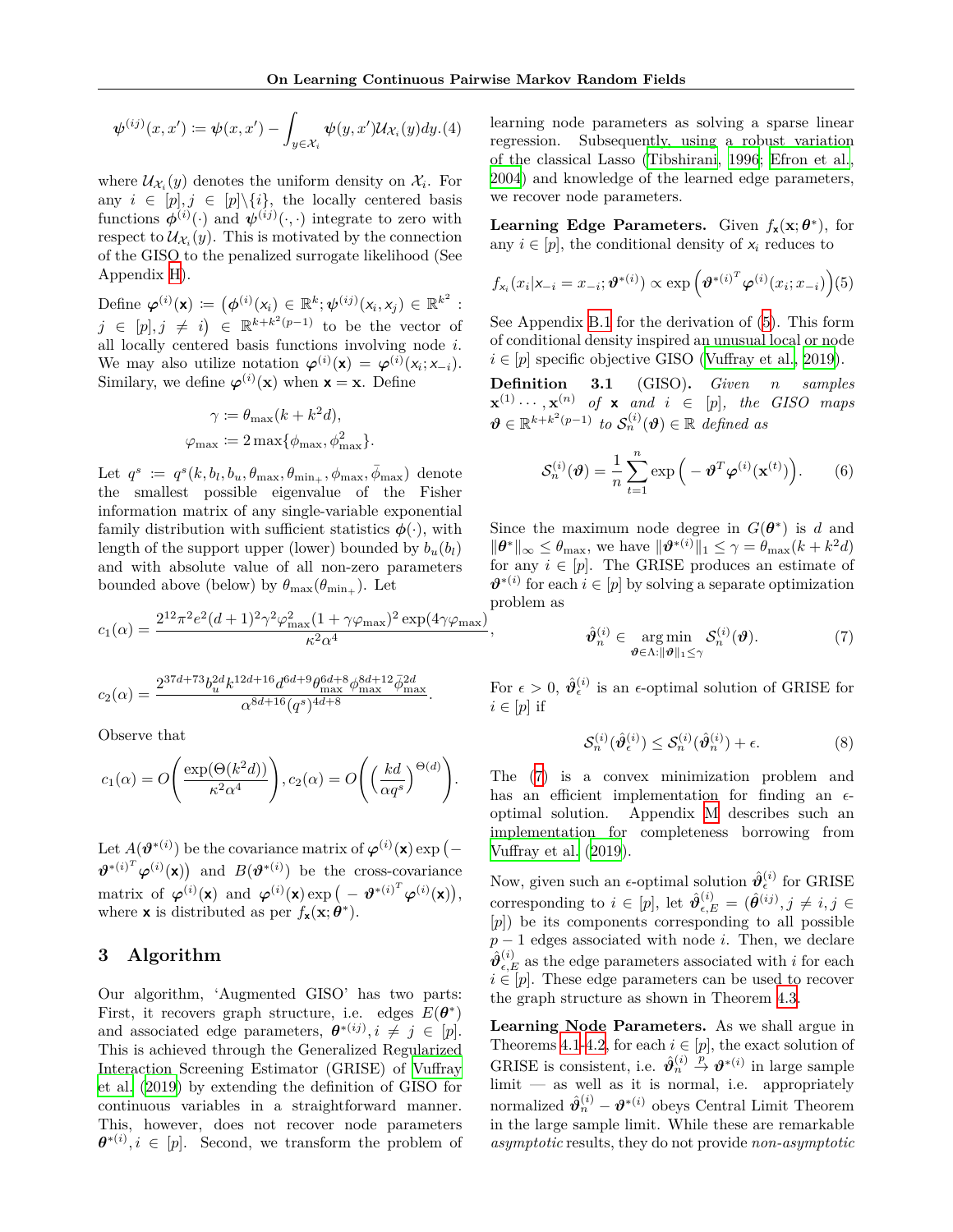or finite sample error bounds. We will be able to provide finite sample error bounds for edge parameters learned from an *ϵ*-optimal solution of GRISE, i.e.  $\|\hat{\theta}_{\epsilon,E}^{(i)} - \theta_E^{*(i)}\|_{\infty}$  is small. But to achieve the same for node parameters, we need additional processing  $^7$  $^7$ . This is the purpose of the method described next.

To that end, let us consider any  $i \in [p]$ . Given access to  $\boldsymbol{\vartheta}_E^{*(i)}$  (precisely, access to  $\hat{\boldsymbol{\vartheta}}_{\epsilon,E}^{(i)} \approx \boldsymbol{\vartheta}_E^{*(i)}$ ), we wish to identify node parameters  $\boldsymbol{\theta}^{*(i)} = (\theta_r^{*(i)} : r \in [k])$ . Now the conditional density of  $x_i \in \mathcal{X}_i$  when given *x*<sup>−*i*</sup> =  $x$ <sup>−*i*</sup>  $\in$   $\prod_{j \neq i}$   $\mathcal{X}_j$ , can be written as

$$
f_{x_i}(x_i|x_{-i}=x_{-i};\boldsymbol{\vartheta}^{*(i)}) \propto \exp\left(\boldsymbol{\lambda}^{*T}(x_{-i})\boldsymbol{\phi}(x_i)\right), (9)
$$

where  $\mathbf{\lambda}^*(x_{-i}) := (\theta_r^{*(i)} + \sum_{j \neq i} \sum_{s \in [k]} \theta_{r,s}^{*(ij)} \phi_s(x_j)$ :  $r \in [k]$ ) is the canonical parameter vector of the density in [\(9\)](#page-6-3). See Appendix B.1 for the derivation of [\(9](#page-6-3)). Let  $\mu^*(x_{-i}) = \mathbb{E}[\phi(x_i)|x_{-i} = x_{-i}] \in \mathbb{R}^k$ .

Now if we know  $\mathbf{\lambda}^*(x_{-i})$ , and since we know  $\hat{\theta}_{\epsilon,E}^{(i)} \approx$  $\mathbf{\vartheta}_E^{*(i)}$ , we can recover  $(\theta_r^{*(i)} : r \in [k])$ . However, learning  $\lambda^*(x_{-i})$  from samples is not straightforward. By duality of exponential family, in principle, if we know  $\boldsymbol{\mu}^*(x_{-i})$ , we can recover  $\boldsymbol{\lambda}^*(x_{-i})$ . Now learning  $\mu^*(x_{-i})$  can be viewed as a traditional regression problem: features  $Z = x_{-i}$ , label  $Y = \phi(x_i)$ , regression function  $\mathbb{E}[Y|Z] = \mu^*(x_{-i})$  and indeed samples  $\mathbf{x}^{(1)}, \ldots, \mathbf{x}^{(n)}$  of **x** provides samples of  $Y, Z$ as defined here. Therefore, in principle, we can learn the regression function. As it turns out, the regression function  $\mu^*(\cdot) : \mathbb{R}^{p-1} \to \mathbb{R}^k$  is Lipschitz and hence we can approximately *linearize* it leading to a sparse linear regression problem. Therefore, by utilizing Lasso on appropriately linearized problem, we can (approximately) learn  $\mu^*(x_{-i})$ , which in turn leads to  $\lambda^*(x_{-i})$  and hence learning  $(\theta_r^{*(i)} : r \in [k])$  as desired. This is summarized as a three-step procedure:

Consider  $x_{-i}^{(z)}$  where *z* is chosen uniformly at random from [*n*].

- 1. Express learning  $\mu^*(\cdot)$  as a sparse linear regression problem (Details in Appendix Q.2). Use robust variation of Lasso (Details in Appendix N) to obtain an estimate  $(\hat{\boldsymbol{\mu}}(x_{-i}^{(z)}))$  of  $\boldsymbol{\mu}^*(x_{-i}^{(z)})$  (Details in Appendix O.1).
- 2. Use  $\hat{\mu}(x-{\binom{z}{-i}})$ , and the conjugate duality between the canonical parameters and the mean parameters to learn an estimate  $(\hat{\lambda}(x-i-1}))$  of  $\lambda^*(x-2}^{(z)})$  (Details in Appendix O.2).

3. Use the estimates of the edge parameters i.e.,  $\hat{\boldsymbol{\theta}}_{\epsilon,E}^{(i)}$  and  $\hat{\boldsymbol{\lambda}}(x_{-i}^{(z)})$  to learn an estimate  $(\hat{\boldsymbol{\theta}}^{(i)})$ of the node parameters  $(\boldsymbol{\theta}^{*(i)})$  (Summarized in Appendix E.2).

### <span id="page-6-0"></span>**4 Analysis and Main results**

### **4.1 Understanding GRISE: "Local" MLE, M-estimation, Consistency, Normality**

<span id="page-6-3"></span>For a given  $i \in [p]$ , we establish a surprising connection between the population version of GRISE and Maximum Likelihood Estimate (MLE) for a specific parametric distribution in an exponential family which varies across *i*. That is, for each  $i \in [p]$ , GRISE is a "local" MLE at the population level. Further, observing that minimzing the GISO is equivalent to M-estimation allows us to import asymptotic theory of M-estimation to establish consistency and normality of GRISE under mild conditions.

Consider  $i \in [p]$ . For any  $\theta \in \Lambda$ , the population version of GISO as defined in [\(6](#page-5-3)) is given by

<span id="page-6-5"></span>
$$
\mathcal{S}^{(i)}(\boldsymbol{\vartheta}) \coloneqq \mathbb{E}\bigg[\exp\Big(-\boldsymbol{\vartheta}^T\boldsymbol{\varphi}^{(i)}(\mathbf{x})\Big)\bigg].\qquad(10)
$$

Consider the distribution over  $\mathcal X$  with density given by

$$
u_{\mathbf{x}}^{(i)}(\mathbf{x}) \propto f_{\mathbf{x}}(\mathbf{x}; \boldsymbol{\theta}^*) \times \exp\Big(-\boldsymbol{\vartheta}^{*(i)^T} \boldsymbol{\varphi}^{(i)}(\mathbf{x})\Big).
$$

Define a parametric distribution over  $\mathcal X$  parameterized by  $\vartheta \in \Lambda$  with density given by

<span id="page-6-4"></span>
$$
m_{\mathbf{x}}^{(i)}(\mathbf{x};\boldsymbol{\vartheta}) \propto f_{\mathbf{x}}(\mathbf{x};\boldsymbol{\theta}^*) \times \exp\left(-\boldsymbol{\vartheta}^T\boldsymbol{\varphi}^{(i)}(\mathbf{x})\right). (11)
$$

The following result argues that the MLE for parametric class induced by [\(11](#page-6-4)) coincides with the minimizer of the population version of GISO as defined in ([10\)](#page-6-5). This provides an intuitively pleasing connection of the GISO in terms of the KL-divergence. Proof can be found in Appendix C.

<span id="page-6-1"></span>**Theorem 4.1.** *Consider*  $i \in [p]$ *. Then, with*  $D(\cdot | \cdot)$ *representing KL-divergence,*

$$
\argmin_{\boldsymbol{\vartheta}\in\Lambda:\|\boldsymbol{\vartheta}\|_1\leq \gamma}D(u^{(i)}_{\mathbf{x}}(\cdot)\parallel m^{(i)}_{\mathbf{x}}(\cdot;\boldsymbol{\vartheta}))=\argmin_{\boldsymbol{\vartheta}\in\Lambda:\|\boldsymbol{\vartheta}\|_1\leq \gamma} \mathcal{S}^{(i)}(\boldsymbol{\vartheta}).
$$

*Further, the true parameter*  $\boldsymbol{\vartheta}^{*(i)}$  *for*  $i \in [p]$  *is a unique minimizer* of  $S^{(i)}(\boldsymbol{\vartheta})$ .

Even though at the population level, GRISE is equivalent to MLE for parametric class induced by ([11\)](#page-6-4), the link between the finite-sample GRISE and the finite-sample MLE is missing. However, observe that minimizing the finite-sample GISO as defined

<span id="page-6-2"></span><sup>7</sup>This happens because only the edge parameters show up in a restricted strong convexity like property obeyed by the GISO (see Proposition I.2).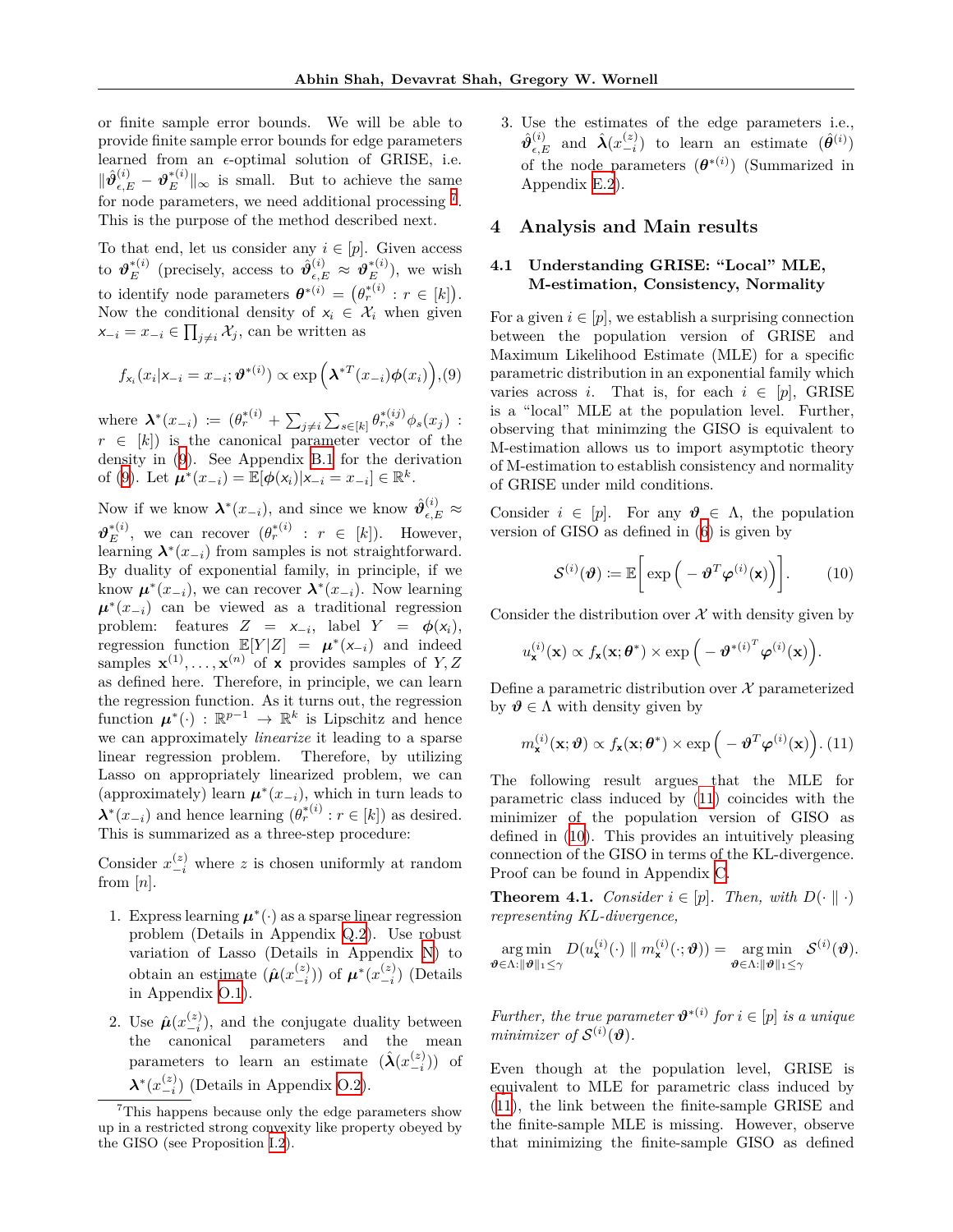in [\(6](#page-5-3)) is equivalent to M-estimation. This results in the following consistency and normality property of GRISE. Proof can be found in Appendix D.

<span id="page-7-2"></span>**Theorem 4.2.** *Given*  $i \in [p]$  *and n independent samples*  $\mathbf{x}^{(1)}, \ldots, \mathbf{x}^{(n)}$  of **x**, let  $\hat{\theta}_n^{(i)}$  be a solution of ([7\)](#page-5-2)*.* Then, as  $n \to \infty$ ,  $\hat{\vartheta}_n^{(i)} \stackrel{p}{\to} \vartheta^{*(i)}$ *. Further, under the assumptions that*  $B(\boldsymbol{\vartheta}^{*(i)})$  *is invertible, and that none of the true parameter is equal to the boundary values of*  $\theta_{\text{max}}$  *or*  $\theta_{\text{min}_{+}}$ , we have  $\sqrt{n}(\hat{\theta}_{n}^{(i)})$  $\theta^{*(i)}$   $\rightarrow \mathcal{N}(\mathbf{0}, B(\theta^{*(i)})^{-1}A(\theta^{*(i)})B(\theta^{*(i)})^{-1})$  where  $\mathcal{N}(\boldsymbol{\mu}, \boldsymbol{\Sigma})$  *represents multi-variate Gaussian with mean µ and covariance* **Σ***.*

See Appendix U.1 for a brief discussion on invertibility of  $B(\boldsymbol{\vartheta}^{*(i)})$ ). We emphasize that  $B(\boldsymbol{\vartheta}^{*(i)})^{-1}A(\boldsymbol{\vartheta}^{*(i)})B(\boldsymbol{\vartheta}^{*(i)})^{-1}$  need not be equal to the inverse of the corresponding Fisher information matrix. See Appendix U.2 for a counterexample. Thus,  $\hat{\theta}_n^{(i)}$  is asymptotically only normal and not efficient.

#### **4.2 Finite Sample Guarantees**

While Theorem [4.2](#page-7-2) talks about asymptotic consistency and normality, it does not provide finite-sample error bounds. In this section, we provide the finite-sample error bounds which require the following additional condition.

<span id="page-7-3"></span> $\textbf{Condition 4.1.} \ \textit{Let} \ \vec{\theta}, \vec{\theta} \in \mathbb{R}^{kp+\frac{k^2p(p-1)}{2}} \ \textit{be feasible}$ *weight vectors associated with the distribution in* [\(2](#page-4-2)) *i.e., they have an upper (lower) bound on the maximum (minimum) absolute value of all non-zero parameters. There exists a constant*  $\kappa > 0$  *such that for any*  $i \neq$ *j ∈* [*p*]

$$
\mathbb{E}\bigg[\exp\bigg\{2h\bigg((\bar{\theta}^{(ij)} - \tilde{\theta}^{(ij)})^T\psi^{(ij)}(x_i, x_j)\bigg| x_{-j}\bigg)\bigg\}\bigg]
$$
  

$$
\geq \kappa \|\bar{\theta}^{(ij)} - \tilde{\theta}^{(ij)}\|_2^2.
$$
 (12)

*Here h*(*·|x−<sup>j</sup>* ) *represents conditional differential entropy conditioned on*  $x_{-i}$ *.* 

Under condition [4.1,](#page-7-3) we obtain the following structural recovery result whose proof is in Appendix F.

<span id="page-7-0"></span>**Theorem 4.3.** *Let Condition [4.1](#page-7-3) be satisfied. Given n* independent samples  $\mathbf{x}^{(1)}, \ldots, \mathbf{x}^{(n)}$  of  $\mathbf{x}$ *, for each*  $i \in$  $[p]$ *, let*  $\hat{\vartheta}_{\epsilon}^{(i)}$  *be an*  $\epsilon$ -*optimal solution of* ([7\)](#page-5-2) *and*  $\hat{\vartheta}_{\epsilon,E}^{(i)}$  *be the associated edge parameters. Let*

$$
\hat{E} = \left\{ (i,j) : i < j \in [p], \left( \sum_{r,s \in [k]} 1\{|\hat{\theta}_{r,s}^{(ij)}| > \theta_{\min_+}/3\} \right) > 0 \right\}.
$$

*Let*  $\hat{G} = ([p], \hat{E})$ *. Then for any*  $\delta \in (0, 1)$ *,*  $G(\theta^*) = \hat{G}$ 

*with probability at least*  $1 - \delta$  *as long as* 

$$
n \geq c_1 \left(\frac{\theta_{\min_+}}{3}\right) \log \left(\frac{2pk}{\sqrt{\delta}}\right) = \Omega \left(\frac{\exp(\Theta(k^2d))}{\kappa^2} \log \left(\frac{pk}{\sqrt{\delta}}\right)\right).
$$

The number of computations required scale as  $\bar{\mathcal{O}}(p^2)$ .

Now we state our result about parameter recovery whose proof can be found in Appendix G.

<span id="page-7-1"></span>**Theorem 4.4.** *Let Condition [4.1](#page-7-3) be satisfied. Given n* independent samples  $\mathbf{x}^{(1)}, \ldots, \mathbf{x}^{(n)}$  of  $\mathbf{x}$ *, for each*  $i \in$  $[p]$ *, let*  $\hat{\boldsymbol{\vartheta}}_{\epsilon}^{(i)}$  be an  $\epsilon$ -optimal solution of ([7\)](#page-5-2) and  $\hat{\boldsymbol{\vartheta}}_{\epsilon,E}^{(i)} \in$  $\mathbb{R}^{k^2(p-1)}$  *be the associated edge parameters. Let*  $\hat{\theta}^{(i)}$   $\in$  $\mathbb{R}^k, i \in [p]$  *be estimates of node parameters obtained through the three-step procedure involving robust Lasso.*  $Let \ \hat{\theta} = (\hat{\theta}^{(i)}; \ \hat{\vartheta}_{\epsilon,E}^{(i)} : i \in [p]) \in \mathbb{R}^{kp + \frac{k^2 p(p-1)}{2}} \ be \ their$ *appropriate concatenation. Then, for any*  $\alpha \in (0,1)$ 

$$
\|\hat{\theta}-\theta^*\|_{\infty}\leq\alpha,
$$

*with probability at least*  $1 - \alpha^4$  *as long as* 

$$
n \ge \max \left[ c_1 \left( \min \left\{ \frac{\theta_{\min_+}}{3}, \alpha, \frac{\alpha}{2^{\frac{5}{4}} dk \phi_{\max}} \right\} \right) \log \left( \frac{8pk}{\alpha^2} \right), c_2 \left( \frac{\alpha}{2^{\frac{1}{4}}} \right) \right],
$$
  

$$
= \Omega \left( \frac{\exp \left( \Theta \left( k^2 d + d \log \left( \frac{dk}{\alpha q^s} \right) \right) \right)}{\kappa^2 \alpha^4} \times \log \left( \frac{pk}{\alpha^2} \right) \right).
$$

The number of computations required scale as  $\bar{\mathcal{O}}(p^2)$ .

#### <span id="page-7-4"></span>**4.3 Connections to surrogate likelihood.**

To circumvent the computational limitation of exact likelihood-based functionals in nonparametric density estimation, [Jeon and Lin](#page-9-8) [\(2006](#page-9-8)) proposed to minimize the surrogate likelihood. Let  $\mathbf{x}^{(1)}, \ldots, \mathbf{x}^{(n)}$  be *n* independent samples of **x** where  $\mathbf{x} \in \mathcal{X}$ . For densities of the form  $f_{\mathbf{x}}(\mathbf{x}) \propto e^{\eta(\mathbf{x})}$ , the surrogate likelihood is as follows:

$$
\mathcal{L}_n(\eta) = \frac{1}{n} \sum_{t=1}^n \exp\left(-\eta(\mathbf{x}^{(t)})\right) + \int_{\mathbf{x}} \rho(\mathbf{x}) \times \eta(\mathbf{x}) d\mathbf{x},
$$

where  $\rho(\cdot)$  is some known probability density function on  $X$ . The following proposition shows that the GISO is a special case of the surrogate likelihood. Proof can be found in Appendix H.

<span id="page-7-5"></span>**Proposition 4.1.** For any  $i \in [p]$ , the GISO is *equivalent to the surrogate likelihood associated with the conditional density of*  $x_i$  *when*  $\rho(\cdot)$  *is the uniform density on*  $\mathcal{X}_i$ *.*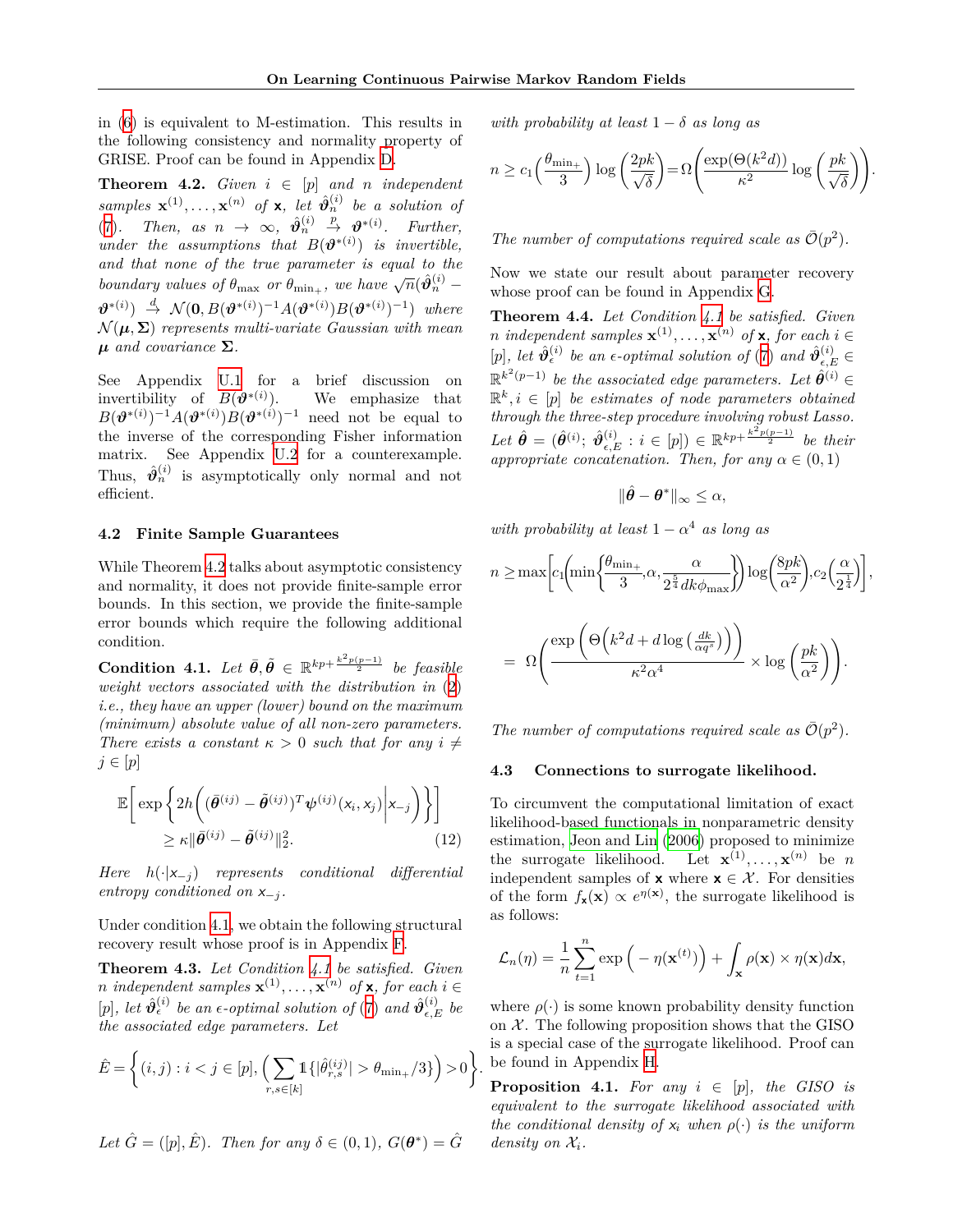#### <span id="page-8-0"></span>**4.4 Examples**

The following are a few examples where the Condition [4.1](#page-7-3) is naturally satisfied (subject to problem setup) as explained in Appendix T. Therefore, these distributions are learnable consistently, have asymptotic Gaussian-like behavior (under the assumptions in Theorem [4.2](#page-7-2)), and have finite sample guarantees. This is in contrast to most prior works for the continuous setting where there are difficult to verify conditions (even for these examples) such as incoherence, dependency, sparse eigenvalue, and restricted strong convexity.

A. Polynomial (linear) sufficient statistics i.e.,  $\phi(x) =$  $x$  and  $k = 1$ .

$$
f_{\mathbf{x}}(\mathbf{x};\boldsymbol{\theta}^*) \propto \exp\bigg(\sum_{i\in[p]}\theta^{*(i)}x_i + \sum_{i\in[p]}\sum_{j>i}\theta^{(ij)}x_ix_j\bigg).
$$

B. Harmonic sufficient statistics i.e.,  $\phi(x)$  $\left(\sin\left(\frac{\pi x}{b}\right),\cos\left(\frac{\pi x}{b}\right)\right)$  and  $k=2$ .

$$
f_{\mathbf{x}}(\mathbf{x};\boldsymbol{\theta}^*) \propto \exp\bigg(\sum_{i\in[p]}\Big[\theta_1^{*(i)}\sin\frac{\pi x_i}{b} + \theta_2^{*(i)}\cos\frac{\pi x_i}{b}\Big] +
$$

$$
\sum_{i\in[p],j>i}\Big[\theta_1^{*(ij)}\sin\frac{\pi(x_i+x_j)}{b} + \theta_2^{*(ij)}\cos\frac{\pi(x_i+x_j)}{b}\Big]\bigg).
$$

## <span id="page-8-1"></span>**5 Conclusion**

We provide rigorous finite sample analysis for learning structure and parameters of continuous MRFs without the abstract conditions of incoherence, dependency, sparse eigenvalue or restricted strong convexity that are common in literature. We provide easy-to-verify sufficient condition for learning that is naturally satisfied for polynomial and harmonic sufficient statistics. Our methodology requires  $\bar{\mathcal{O}}(p^2)$ computations and  $O(\exp(d) \log p)$  samples similar to the discrete and Gaussian settings. Additionally, we propose a robust variation of Lasso by showing that even in the presence of bounded additive noise, the Lasso estimator is 'prediction consistent' under mild assumptions.

We also establish that minimizing the population version of GISO ([Vuffray et al.](#page-10-0), [2019\)](#page-10-0) is equivalent to finding MLE of a certain related parametric distribution. We provide asymptotic consistency and normality of the estimator under mild conditions. Further, we show that the GISO is equivalent to the surrogate likelihood proposed by [Jeon and Lin](#page-9-8) [\(2006](#page-9-8)).

A natural extension of the pairwise setup is the *t*wise MRF with continuous variables. The approach and the objective function introduced by [Vuffray](#page-10-0) [et al.](#page-10-0) [\(2019\)](#page-10-0) naturally extend for such a setting allowing to learn *t*-wise MRFs with general discrete variables as explained in that work. We believe that our results for continuous setting, in a similar vein, extend for *t*-wise MRFs as well and it is an important direction for immediate future work. We also believe that the connection of the GISO to KLdivergence could be used to remove the bounded random variables assumption of our work. Another important direction is to leverage the asymptotic normality of the estimator established in our work to construct data-driven explicit confidence intervals for learned parameters of MRF.

### **Acknowledgements**

This work was supported, in part, by NSF under Grant Nos. CCF-171761, CMMI-1462158, and CNS-1523546, the MIT-IBM Watson Lab under Agreement No. W1771646, and the MIT-KACST project.

We would like to thank Andrey Y. Lokhov, Marc Vuffray, and Sidhant Misra for pointing to us the possibility of using GRISE for finite sample analysis of learning continuous graphical models during the MIFODS Workshop on Graphical models, Exchangeable models and Graphons organized at MIT in summer of 2019. We would also like to thank the anonymous referees of NeurIPS 2020 for pointing out a bug in the earlier version of Theorem [4.2.](#page-7-2)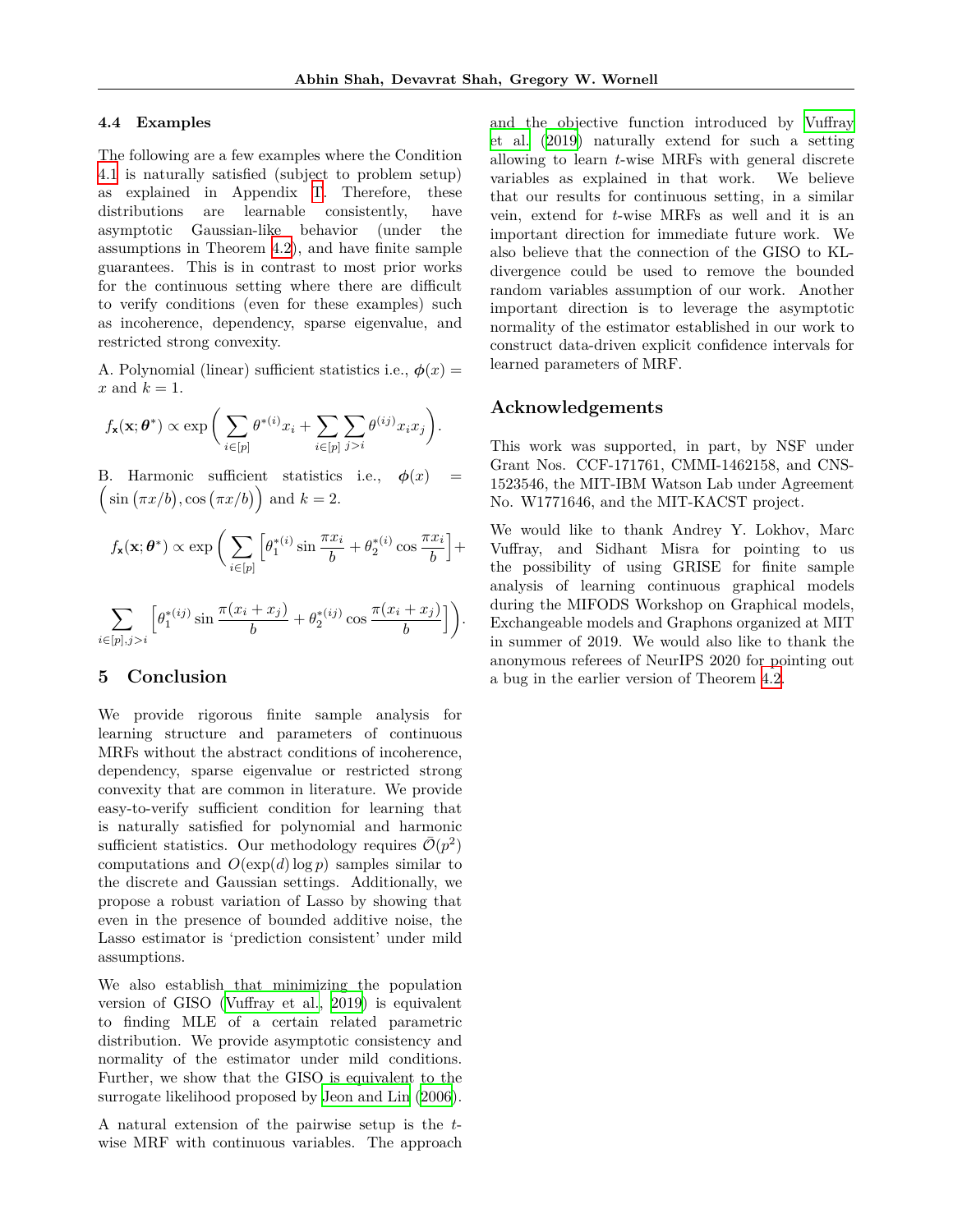### **References**

- <span id="page-9-1"></span>Abbeel, P., Koller, D., and Ng, A. Y. (2006). Learning factor graphs in polynomial time and sample complexity. *J. Mach. Learn. Res.*, 7:1743– 1788.
- <span id="page-9-2"></span>Ackley, D. H., Hinton, G. E., and Sejnowski, T. J. (1985). A learning algorithm for boltzmann machines. *Cognitive science*, 9(1):147–169.
- Amemiya, T. (1985). *Advanced econometrics*. Harvard university press.
- Beck, A. and Teboulle, M. (2003). Mirror descent and nonlinear projected subgradient methods for convex optimization. *Operations Research Letters*, 31(3):167–175.
- Boyd, S. P. and Vandenberghe, L. (2014). *Convex Optimization*. Cambridge University Press.
- <span id="page-9-3"></span>Bresler, G. (2015). Efficiently learning ising models on arbitrary graphs. In *Proceedings of the Forty-Seventh Annual ACM on Symposium on Theory of Computing, STOC 2015, Portland, OR, USA, June 14-17, 2015*, pages 771–782.
- Bresler, G., Gamarnik, D., and Shah, D. (2014). Hardness of parameter estimation in graphical models. In *Advances in Neural Information Processing Systems*, pages 1062–1070.
- <span id="page-9-4"></span>Bresler, G., Mossel, E., and Sly, A. (2013). Reconstruction of markov random fields from samples: Some observations and algorithms. *SIAM J. Comput.*, 42(2):563–578.
- Bubeck, S. (2015). Convex optimization: Algorithms and complexity. *Foundations and Trends® in Machine Learning*, 8(3-4):231–357.
- Chatterjee, S. (2013). Assumptionless consistency of the lasso.
- <span id="page-9-0"></span>Chow, C. and Liu, C. (1968). Approximating discrete probability distributions with dependence trees. *IEEE Transactions on Information Theory*, 14(3):462–467.
- <span id="page-9-11"></span>Dobra, A., Lenkoski, A., et al. (2011). Copula gaussian graphical models and their application to modeling functional disability data. *The Annals of Applied Statistics*, 5(2A):969–993.
- <span id="page-9-15"></span>Efron, B., Hastie, T., Johnstone, I., Tibshirani, R., et al. (2004). Least angle regression. *Annals of statistics*, 32(2):407–499.
- <span id="page-9-5"></span>Friedman, J., Hastie, T., and Tibshirani, R. (2008). Sparse inverse covariance estimation with the graphical lasso. *Biostatistics*, 9(3):432–441.
- <span id="page-9-9"></span>Hamilton, L., Koehler, F., and Moitra, A. (2017). Information theoretic properties of markov random fields, and their algorithmic applications. In

*Advances in Neural Information Processing Systems*, pages 2463–2472.

- <span id="page-9-14"></span>Hammersley, J. M. and Clifford, P. (1971). Markov fields on finite graphs and lattices.
- Hastings, W. K. (1970). Monte carlo sampling methods using markov chains and their applications. *Biometrika*, 57(1):97–109.
- <span id="page-9-13"></span>Jalali, A., Ravikumar, P., Vasuki, V., and Sanghavi, S. (2011). On learning discrete graphical models using group-sparse regularization. In *Proceedings of the Fourteenth International Conference on Artificial Intelligence and Statistics, AISTATS 2011, Fort Lauderdale, USA, April 11-13, 2011*, pages 378–387.
- Jennrich, R. I. (1969). Asymptotic properties of nonlinear least squares estimators. *Ann. Math. Statist.*, 40(2):633–643.
- <span id="page-9-8"></span>Jeon, Y. and Lin, Y. (2006). An effective method for high-dimensional log-density anova estimation, with application to nonparametric graphical model building. *Statistica Sinica*, pages 353–374.
- Jerrum, M. and Sinclair, A. (1988). Conductance and the rapid mixing property for markov chains: the approximation of permanent resolved. In *Proceedings of the twentieth annual ACM symposium on Theory of computing*, pages 235–244. ACM.
- <span id="page-9-6"></span>Kelner, J., Koehler, F., Meka, R., and Moitra, A. (2019). Learning some popular gaussian graphical models without condition number bounds.
- <span id="page-9-7"></span>Klivans, A. R. and Meka, R. (2017). Learning graphical models using multiplicative weights. In *58th IEEE Annual Symposium on Foundations of Computer Science, FOCS 2017, Berkeley, CA, USA, October 15-17, 2017*, pages 343–354.
- <span id="page-9-12"></span>Liu, H., Han, F., Yuan, M., Lafferty, J., Wasserman, L., et al. (2012). High-dimensional semiparametric gaussian copula graphical models. *The Annals of Statistics*, 40(4):2293–2326.
- <span id="page-9-10"></span>Liu, H., Lafferty, J. D., and Wasserman, L. A. (2009). The nonparanormal: Semiparametric estimation of high dimensional undirected graphs. *J. Mach. Learn. Res.*, 10:2295–2328.
- Lovász, L. and Simonovits, M. (1993). Random walks in a convex body and an improved volume algorithm. *Random Struct. Algorithms*, 4(4):359– 412.
- Metropolis, N., Rosenbluth, A. W., Rosenbluth, M. N., Teller, A. H., and Teller, E. (1953). Equation of state calculations by fast computing machines. *The journal of chemical physics*, 21(6):1087–1092.